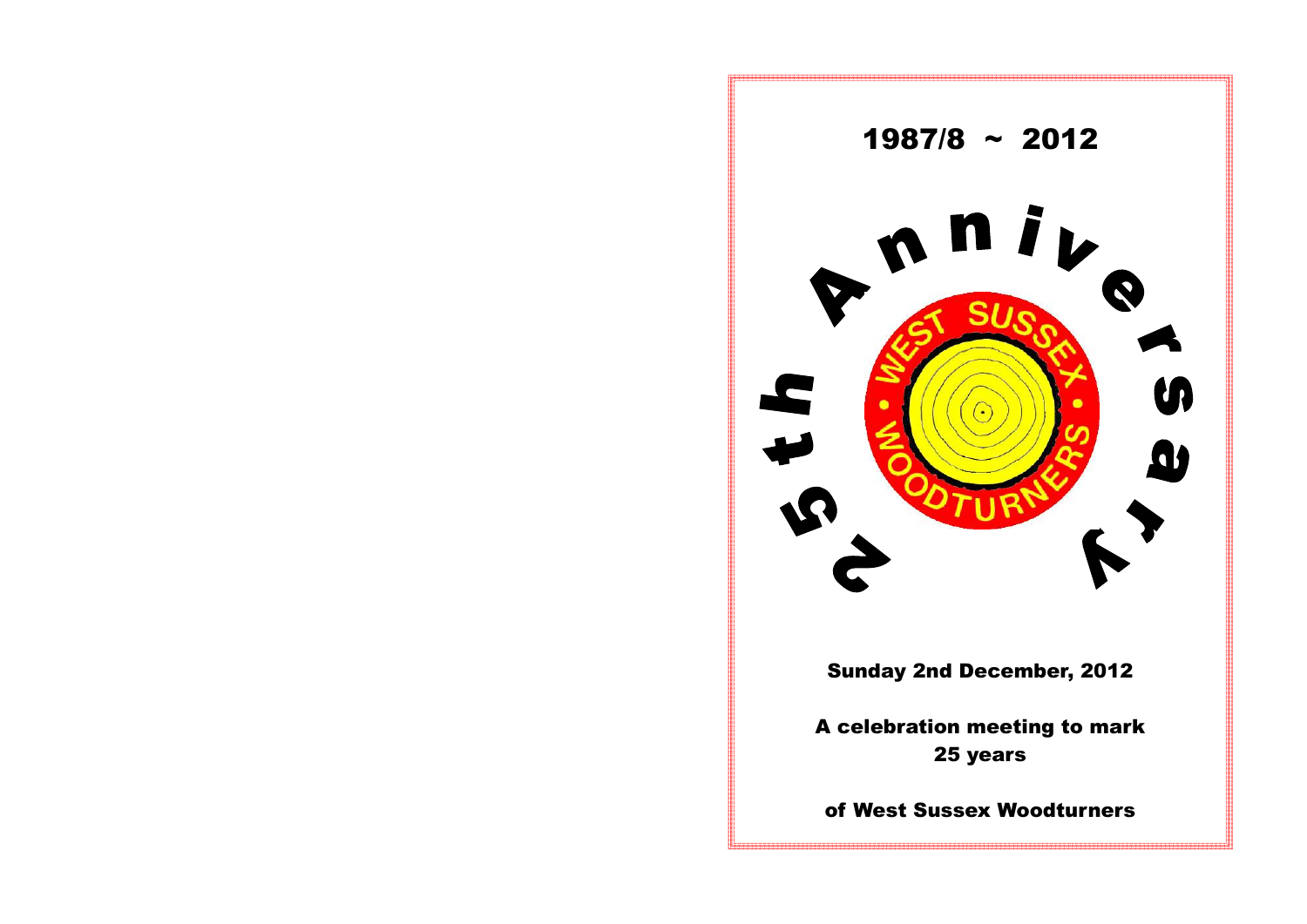*(Editor regrets quality of these pictures in pdf).* 

**Bill Hughes** 

 Keith introduces a youngster to the pole lathe.





Bill took up woodturning as an evening relaxation from daytime commercial pressures. It was soon to become his main pleasure.

**Keith Faulkner** 

### **Peter Coxall**

Peter began w/t in 1943 (at a very young age) which eventually led him to become a member of the AWGB. In 1987, he was invited by Derek Berry, also a member of the AWGB, to a meeting from which the WSWT club was formed.



**Fred King** 

Fred had always been interested in woodwork, but started turning after visiting a woodworking exhibition in London - round about 25 years ago!

## **The FOUNDERS**

West Sussex Woodturners was formed by six Woodturners who met in each others workshops, initially to view and discuss their work and to share ideas and working practices.



Of course, Bill and Keith are no longer with us.

To these four, we must add Derek Berry who acted as the club's first Secretary, closely followed by Peter Parker, a professional woodturner, as Treasurer.

**"Quick Thoughts!" by Peter Coxall - Founder** 



The Chairman?

Quick Thoughts!

We were basically, apart from Peter Parker who was one of the first professional turning instructors at the time, a bunch of amateurs who could turn a bit, such as light pulls, garden dibbers, small bowls and other simple items. We all improved as the club grew, each helping one another along the way. This meant we had to find bigger and bigger accommodation, eventually arriving at the one we have today.

2 The club had many members who were not active turners but they valued their membership. 3 The standard of turning remained high and many beginners produced very high quality work.

During this period, we held exhibitions on a regular basis throughout the area in places such as village and church halls, the largest

- $\vert$  1. The club was active and there was always a waiting list for new members.
- 
- 
- 4. The Club became less formal and relaxed.
- members to his jokes and lack of organisation.

of which was held in Worthing Assembly Hall where everyone in the club showed various items to show our progress and in many cases, selling to the punters. Avery successful time!

Looking back, I don't think any of the founder members thought that 25 years later the WSWT would still be functioning, let alone to see it grow from 6 to 120 members, many of whom have such turning skills. Over the years, we have had a number of demonstrations by well known professionals from around the country which has helped us along and made us into "experts" ourselves. The standard of work by all members is now such that other clubs fund it hard to follow in the main. I have been told by members of other clubs and professionals, that we are considered one of the best clubs in the country. This I can believe, but who would have thought that such a hobby would become so popular nationally over the past 25 years - when woodturning really began.

After this we continued for some time as a club, following numerous requests to exhibit and sell at fairs, festivals, craft shows, etc. Unfortunately, this has disappeared leaving a handful of members who have converted their hobby into a commercial exercise, purely to sell; not as an exhibition showing the overall skills of our members which used

to advertise the WSWT to all and sundry.

Finally, the skills of our members, including the youngsters, ladies and recently joined, never fail to impress and surprise me. With this in mind, I know that the WSWT will still grow from strength to strength, perhaps for the next 25 years!

#### **Ted Hickford - a former Chairman - reflects:**

My immediate thoughts of my time as Chairman are:-

5 The Chairman thoroughly enjoyed his term of office and was amazed at the tolerance of